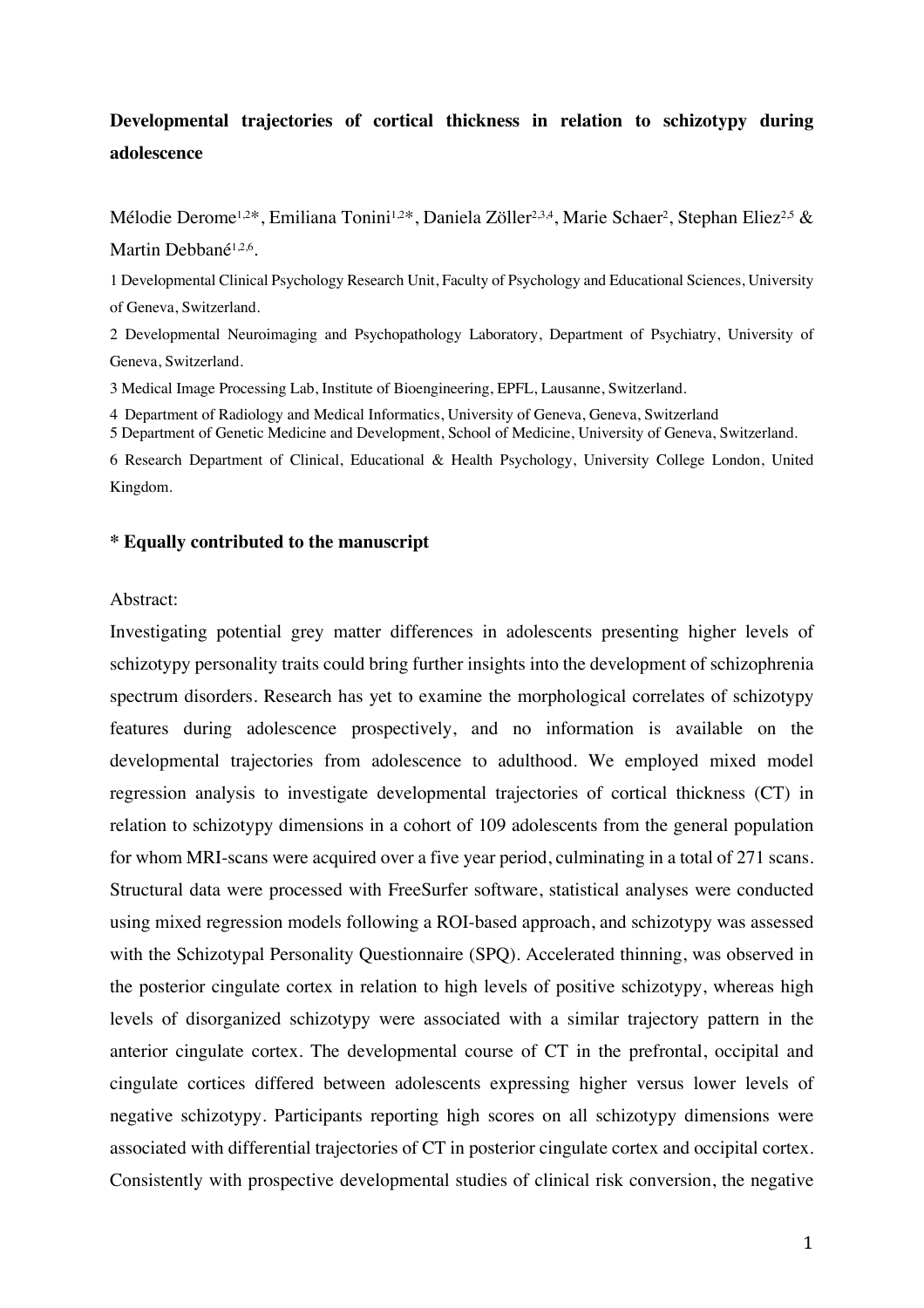schizotypy dimension appears to constitute the most informative dimension for psychosisrelated psychopathology, as its cerebral correlates in adolescents most closely overlap with results found in clinical high-risk for psychosis studies.

### **Introduction**

The schizotypy construct encompasses genetic, biochemical, neurocognitive, phenotypic and behavioral characteristics that confer a latent vulnerability to develop psychotic disorders<sup>1</sup>. It connects with schizophrenia spectrum and other psychotic disorders at the level of factorial analyses in samples expressing non-clinical to clinical symptoms, yielding three factors: a positive factor (delusions and unusual perceptual experiences), a negative factor (social and physical anhedonia), and a disorganization factor (odd speech and behaviors). Individuals who report higher levels on psychometric schizotypy indeed express subtle emotional, behavioral, neurocognitive, psychophysiological and social impairments similar to patients with schizophrenia or schizotypal disorder<sup>2,3,4</sup>. Perhaps most significantly, from a prospective standpoint, longitudinal studies illustrate how schizotypy significantly predicts the risk for conversion to psychosis, in high risk for psychosis samples, familial risk samples, and personality disorder samples, but also in the general population samples<sup>2</sup>. As such, when reviewing 6 longitudinal studies including 7282 participants from the general population, 207 of them converted to psychosis  $(2.8\%)^2$ . Schizotypy thus constitutes a relevant developmental predictive factor when looking at clinical high-risk<sup>5</sup> of psychosis. Yet to date, little attention has been given to the neural underpinnings of schizotypy during adolescence, which represents a critical period for brain maturation<sup>6</sup>, and a key period for clinical high-risk preceding first onset of psychosis<sup>7</sup>.

From such a neurodevelopmental point of view, accumulated evidence in at-risk subjects who go on to develop psychotic disorders suggests atypical brain morphology<sup>8</sup> and atypical patterns of cerebral maturation<sup>9</sup>. A study following clinical high risk (CHR) individuals observed a steeper rate of thinning in medial and lateral prefrontal regions for converters in comparison to non-converters<sup>10</sup>. In another study, young CHR converters exhibited smaller surface area in rostral anterior cingulate, prefrontal regions and parahippocampal gyrus when compared to non-converters and remitters<sup>11</sup>. An additional study on CHR found that those who converted to psychosis exhibited less GM volume in the left para hippocampal cortex than those who did not convert<sup>12</sup>. Following the spectrum, it is also of interest to integrate cross-sectional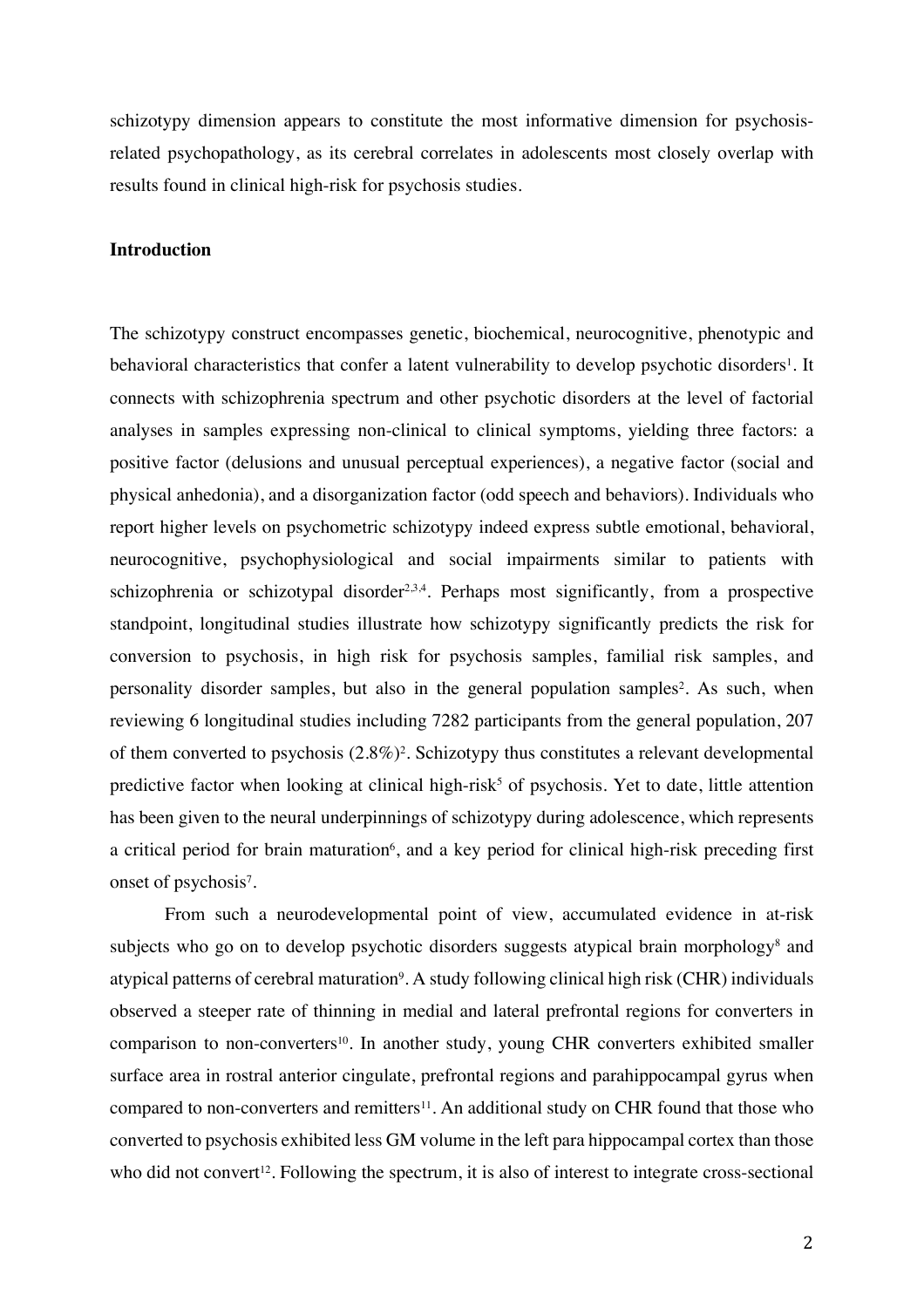results obtained in cohorts of patients with first episode psychosis (FEP)13,14: CT alterations are localized in frontal<sup>14</sup> and temporal areas<sup>15,16</sup>. When considering patients with schizotypal personality disorders (SPD), a review identified structural brain abnormalities in superior temporal gyrus, para hippocampus, and thalamus<sup>15,17</sup>. Finally, at the clinical endpoint of the continuum, neuroimaging studies report brain structure abnormalities in schizophrenia diagnosed individuals, including grey matter (GM) volume reductions across the cortex, hippocampus and amygdala<sup>18,10</sup>. Altogether, these studies point to the progression of morphological brain alterations along the continuum of psychosis. However, little is known concerning the common cerebral endophenotypes between adolescent schizotypy and CHR, siblings as well as clinical samples.

To date, researchers studying schizotypy in the general population have contributed slightly more than a handful of studies of brain morphology in association to total or dimensional scores on schizotypy measures, yielding a set of disparate results<sup>17,19–25</sup>. The studies focusing on adult populations report that adults who score higher either on the SPO total score<sup>19</sup> or on each dimension<sup>20</sup>, typically show less GM volume and CT in the frontal and temporal lobes, as well as anterior cingulum and insula<sup>22,23</sup>. In contrast, two studies report that high scorers on positive schizotypy present greater GM volumes in posterior cingulate cortex and precuneus<sup>24,25</sup>. Only two cross-sectional studies examined schizotypy during adolescence. The first study<sup>26</sup> included typically developing youths with high schizotypy ( $n=35$ ) from 16 to 23 years old, who were found to display lower GM density around the region of the insula and dorsolateral PF gyrus. In the second study<sup>21</sup> involving youths ( $n=28$ ) from 6 to 17 years of age, the positive schizotypy dimension was negatively associated with GM density in temporal and caudate volumes. While interesting, these studies were potentially underpowered, and none of them made use of longitudinal, multiple time points for each subject.

The current prospective study provides the first examination of the developmental trajectories between psychopathological traits of schizotypy during adolescence and cerebral endophenotypes in a longitudinal fashion. We propose a longitudinal mixed regression models approach, including data from 109 adolescents with one to five time points of visits. They will first be clustered into high and low scorers on each individual schizotypy dimension. Secondly, they will be defined by their schizotypy profiles, representing the combined levels of the three dimensions. The present study carries the potential to inform whether alterations in cerebral morphology found in CHR and/or siblings samples can also be observed in relation to schizotypy during adolescence.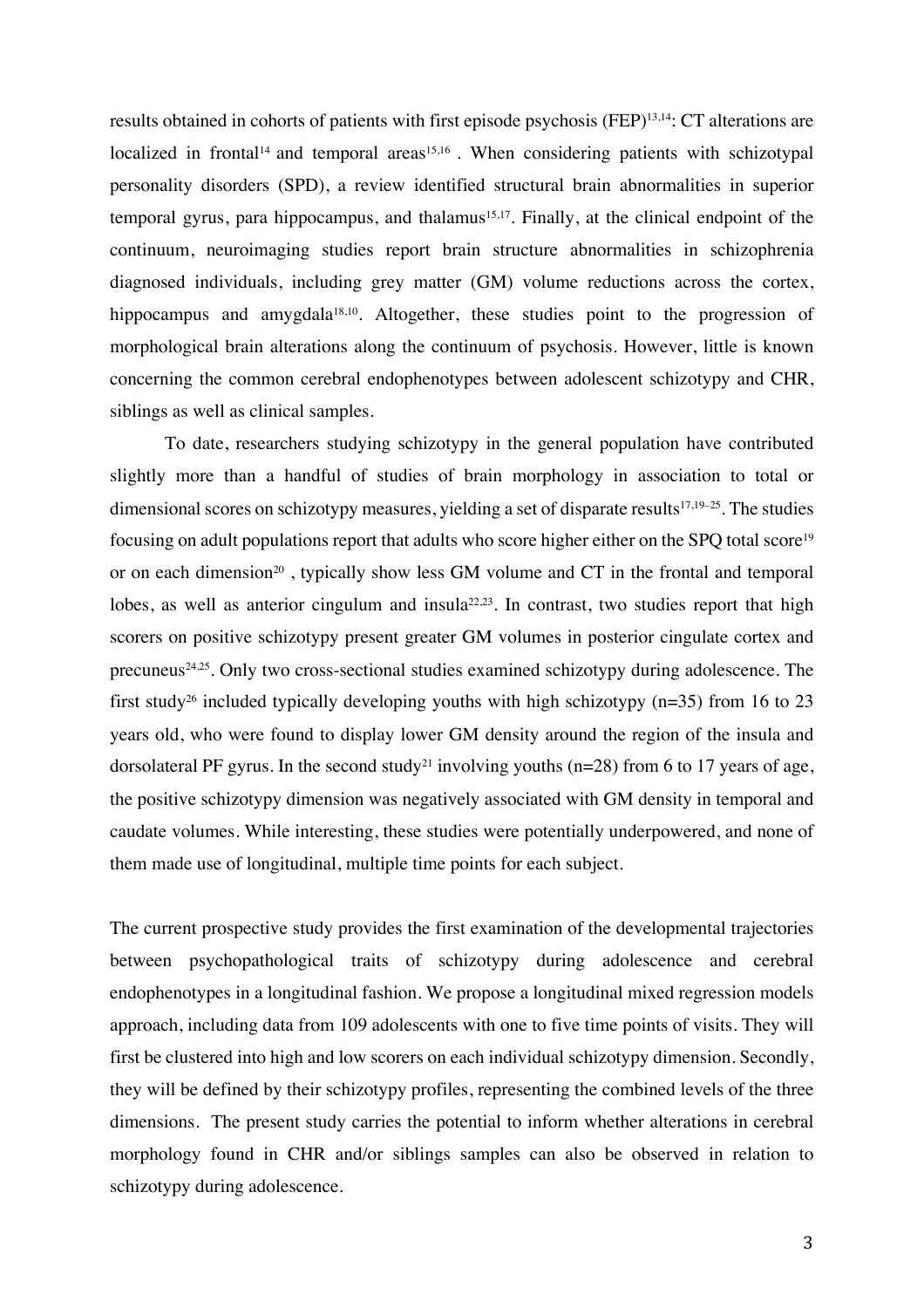We hypothesize that CT maturation patterns of individuals expressing high schizotypal features would relate to those found in community youths expressing high schizotypy (PFC, temporal and caudate regions). We anticipate that part of these patterns may reflect underlying pathogenesis, as seen in the initial stages of risk for psychosis. Therefore, we expect developmental differences in brain regions sharing commonalities with CHR converters (such as lateral and medial prefrontal, rostral anterior cingulate and/or para hippocampal regions), which would convey the common basis of risk for psychosis between adolescent schizotypy and CHR converters. The value of such research question is to find the earliest cerebral signatures of psychotic pathogenesis.

#### **Methods**

#### *Participants*

The study included a sample of 109 typically developing (TD) participants (60 males, 49 females). TD were recruited in the community and screened for the absence of acute psychotic phase, and estimated intellectual functioning on the Block Design and Vocabulary subtests below 1 std.dev of the developmental norm (based on the Cubes and vocabulary subtests of the Weschler Scales of Intelligence for children (WISC-IV) or for participants older than 18 y.o, the Wechsler Adult Intelligence Scale (WAIS-IV) detailed in the *supplementary material*). From the original sample of 123, 14 adolescents were excluded; 2 of them because they did not have a measure of vocabulary subtest, 7 because they suffered from diagnosed anxiety disorders and depression, 4 because they were diagnosed with ADHD and 1 presented schizoaffective disorder (see *supplementary material* for more details). All participants were French-native speakers, community adolescents and young adults with normal or corrected to normal vision. Recruitment was done by word of mouth and through advertisement in youth community centers around the Canton of Geneva. At the first visit the mean age was 15,98 (SD  $= 1,83$ ), ranging from 12 to 20 years old (y.o). Individuals were enrolled in this longitudinal study and were assessed at multiple time points within a five years interval. Number of assessments varied between participants: a total of 271 scans was acquired comprising 27 individuals with one scan, 26 with two, 32 with three and 24 with four scans (see Figure1 and Table1). Participants received a financial compensation, and written consent was obtained from themselves or their parents (if they were under 18), under protocols approved by the local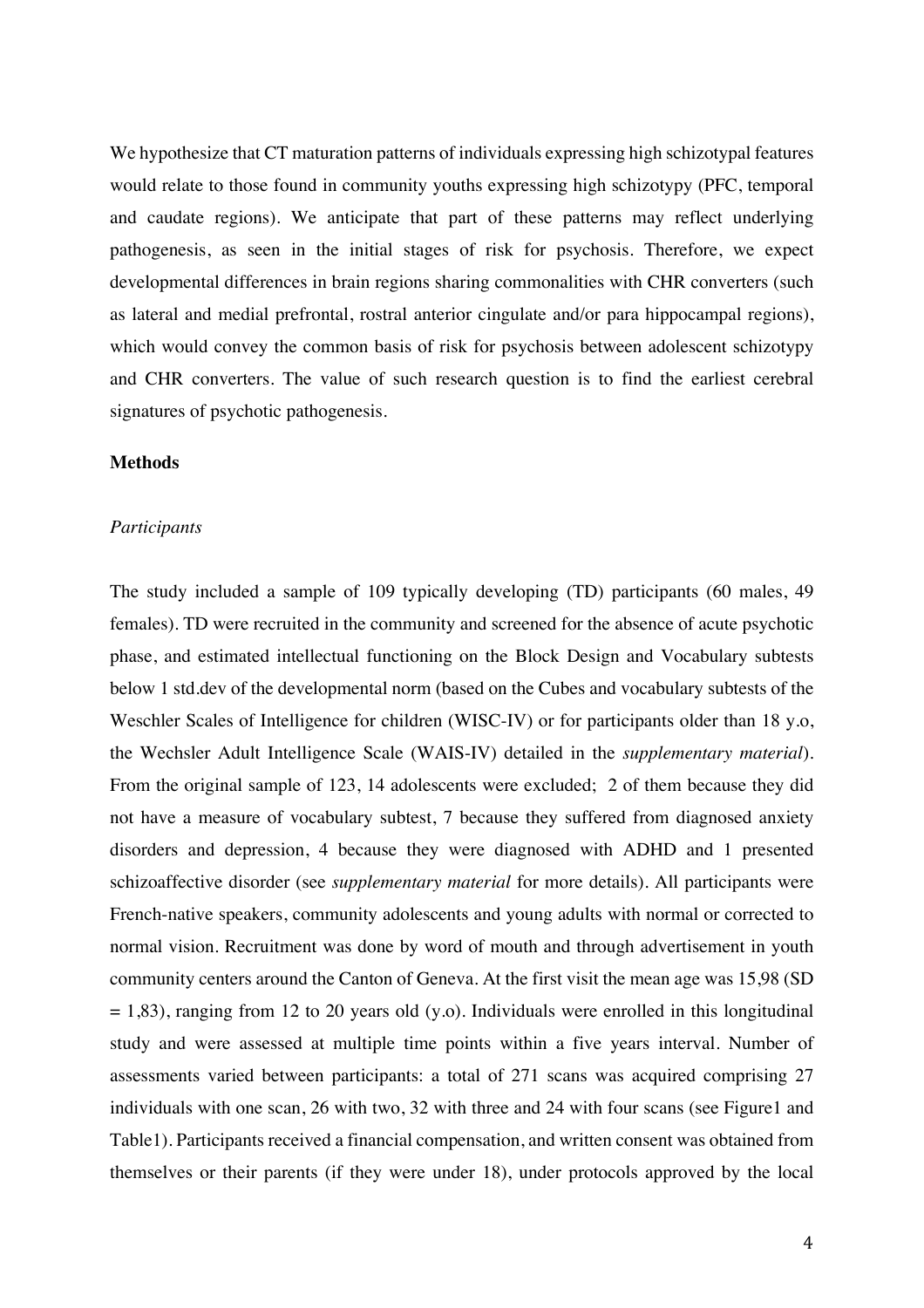ethical commission (Commission Centrale d'éthique de la Recherche des Hôpitaux Universitaires de Genève).

#### *Psychological Measures*

We assessed adaptive behaviors using Adult Self Report and Youth Self Report as a control measure for internalizing and externalizing. Schizotypal personality traits were evaluated with the SPQ, which define 3 dimensions (positive, negative and disorganized. Refer to *supplementary material* for details on these measures.

# *Partition of Participants in Groups: Single dimensions analyses*

To assess the potential influence of each single dimension of schizotypy on CT development we created groups of participant based on their SPQ score at first time point for each dimension (i.e., positive, negative, and disorganized) separately using optimal k-means clustering for univariate data implemented in R (*see supplementary material for more details*). The division yielded two subgroups for each dimension: high positive scorers (HPS) and low positive scorers (LPS); high negative scorers (HNS) and low negative scorers (LNS); high disorganized scorers (HDS) and low disorganized scorers (LDS).

#### *Partition of Participants in Groups: Overall combined score analyses*

For the subsequent analysis, we further analyzed the combined scores on the three SPQ dimensions. Using a double procedure combining K-means and Hierarchical agglomerative (Ward's method) clustering in R, partitioning of participants resulted into three clusters based on their SPQ scores in all dimensions at first time point to reflect their profiles on the three dimensions taken together. Among the three resulting clusters, one represented participants scoring high in all three dimensions classified as high schizotypy profiles (HS). The second cluster retained participants scoring intermediate in all three dimensions, referred to as intermediate schizotypy profiles (IS). The third cluster included participants scoring low in all three dimensions, the low schizotypy profiles (LS) (*see supplementary material for cluster analysis details*).

#### *MRI Acquisition and Pre-processing*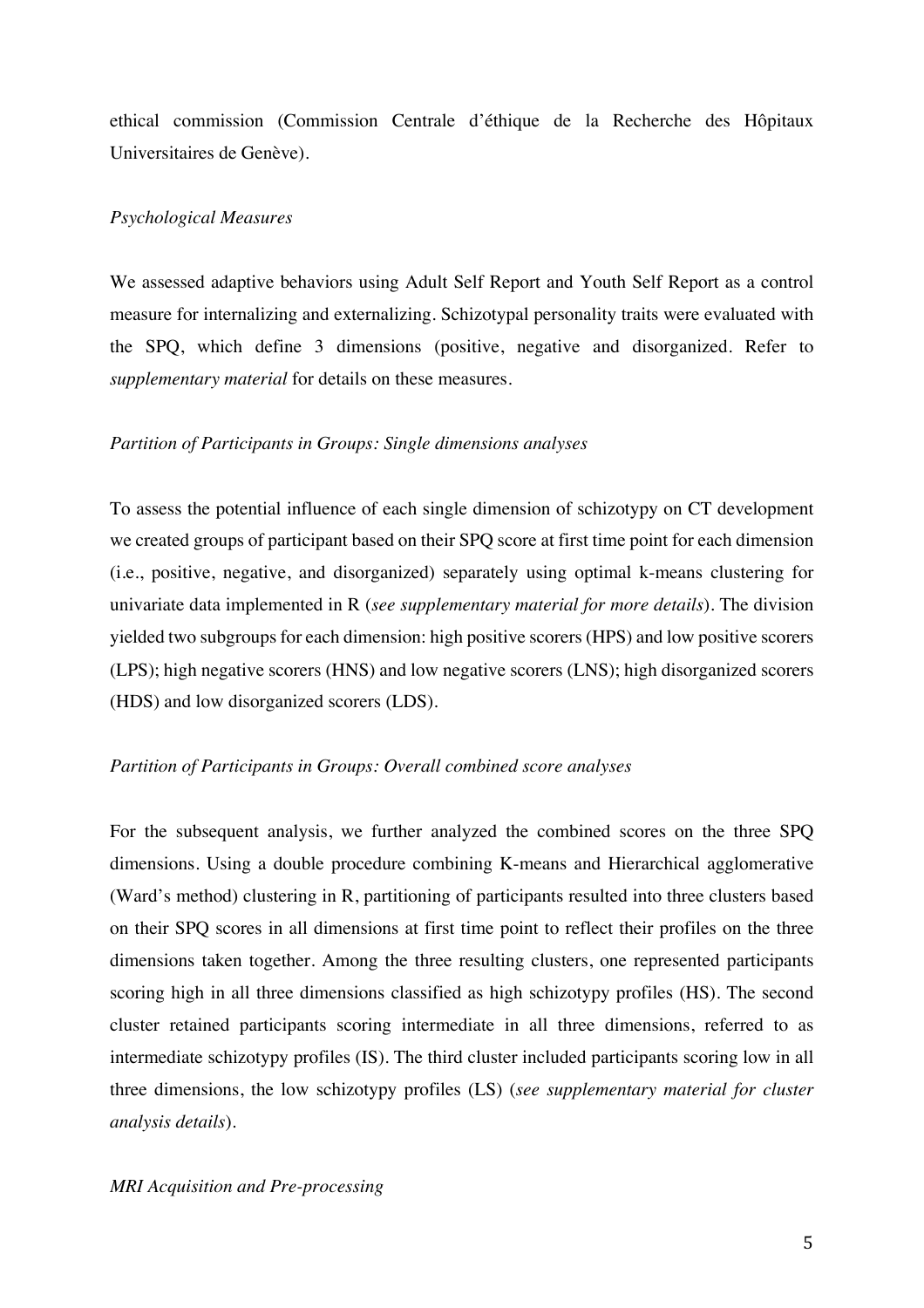Acquisition and preprocessing methods were identical to both analyses.

### *Acquisition.*

T1-weighted neuroimaging data was acquired using a 3-Tesla Siemens Trio 3T scanner at the Hôpitaux Universitaire Genevois (HUG), or at the Brain Behavioral Laboratory at University of Geneva (BBL). A 3D volumetric pulse sequence was used, with the following parameters: TR = 2500 ms, TE = 3 ms, flip angle =  $8^\circ$ , acquisition matrix = 256 x 256, field of view = 22 cm, slice thickness  $= 1.1$  mm, 192 slices.

#### *MRI Pre-processing.*

To obtain an accurate three-dimensional cortical model, images were processed using *FreeSurfer* software version 5.3 (http://surfer.nmr.mgh.harvard.edu). Processing steps were conducted following the *Freesurfer* pipeline for fully automated preparation of images, included resampling of the surface into cubic voxels, skull stripping, intensity normalization, white matter segmentation, surface atlas registration, surface extraction and gyrus labeling. After preprocessing, each participant was registered to the spherical atlas *fsaverage* in *FreeSurfer*. For each individual, resulting white matter and pial surfaces were visually checked and manually corrected when necessary. CT was measured as the shortest distance between the two surfaces and was computed at each vertex of both hemispheres. CT was smoothed using a full width at half maximum kernel of 10mm and the cortex was subdivided into 66 parcels based on the Desikan-Kiliani cortical atlas<sup>24</sup> provided in FreeSurfer. The parcellation of the brain translates in a ROI-based approach; we extracted 66 values of CT per participants (one per regions) covering the whole brain cortical areas.

To extract reliable thickness estimates, images were automatically processed with the longitudinal stream<sup>27</sup> in FreeSurfer. Specifically an unbiased within-subject template space and  $\mu$  is created using robust, inverse consistent registration<sup>29</sup>. Several processing steps, such as skull stripping, Talairach transforms, atlas registration as well as spherical surface maps and parcellations are then initialized with common information from the within-subject template, significantly increasing reliability and statistical power. Although manual edits from the previous steps were incorporated in the longitudinal scans, each resulting scan was visually checked again, and manually corrected if needed. Note that individuals with a single time point were also processed through the longitudinal stream to ensure consistency of processing.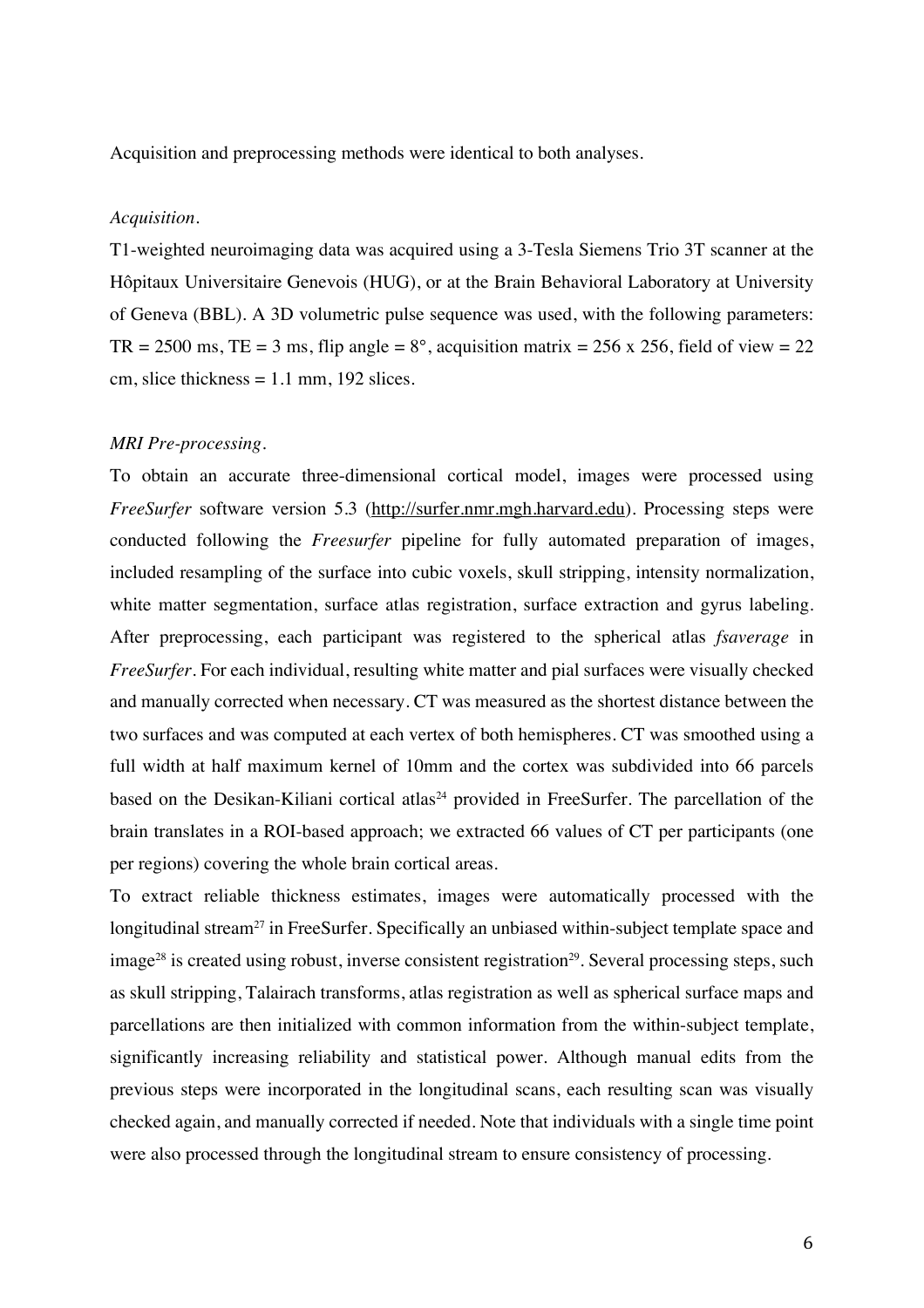#### *Statistical analysis: Descriptive statistics*

First, we performed descriptive cross-sectional statistical analyses comparing the participants' subgroups obtained from clustering in order to investigate whether they differed on their demographic characteristics. Mann-Whitney U tests were conducted in SPSS Version 24.0 on demographic and cognitive variables including age, ASR/YSR internalized and externalized behaviors score, and Wechsler's WISC/WAIS-IV Block Design and Vocabulary standardized score. We additionally combined WISC/WAIS two subtests into a measure of intellectual functioning using the average of the subtests.

#### *Statistical MRI analyses: Developmental Trajectories*

We performed mixed model regression analyses  $30,31,32$  using in-house script to compare trajectories of CT between high and low level of each schizotypy dimension. Mixed modeling has proven to be a reliable method<sup>30</sup> for the statistical analysis of nested data, such as our dataset comprising multiple time points. Age and schizotypy groups were modeled as a fixed effect and within-subject factors as random effects using the nlmefit function in MATLAB R2016b (script available at https://github.com/danizoeller/myMixedModelsTrajectories). For each of the 8 analysis: sex, location of MRI scanner, ASR/YSR internalized and externalized behaviors scores, and an average score between Wechsler's WISC/WAIS-IV Block Design and vocabulary standardized scores were entered as mean-centered (demeaned) covariates of no interest.

Developmental trajectories were estimated by fitting random-slope models $32$  to our data (constant, linear, quadratic or cubic, each corresponding to a different relationship between age and CT) while taking into account both within and between-subject effects. Then, the most suitable model order was selected based on the Bayesian Information Criterion<sup>33</sup>. For the individual dimensions, the grouping variable consisted of a vector with two levels (coded as 0: low SPQ scores and 1: high SPQ scores), for the three dimensions analysis, the grouping vector was coded with three levels (1: low, 2:intermediate, 3:high scorers). Finally, the significance of between group differences in the intercept and slope were evaluated using a log-likelihood ratio test. Thus, we obtained a comparison between the intercept (group effect) and the slope of developmental trajectories (group x age interaction effect) of the CT of each group. All retained results survived a threshold of  $p<0.05$ , corrected for multiple comparisons using False Discovery Rate (FDR). For more details, see *supplementary material*.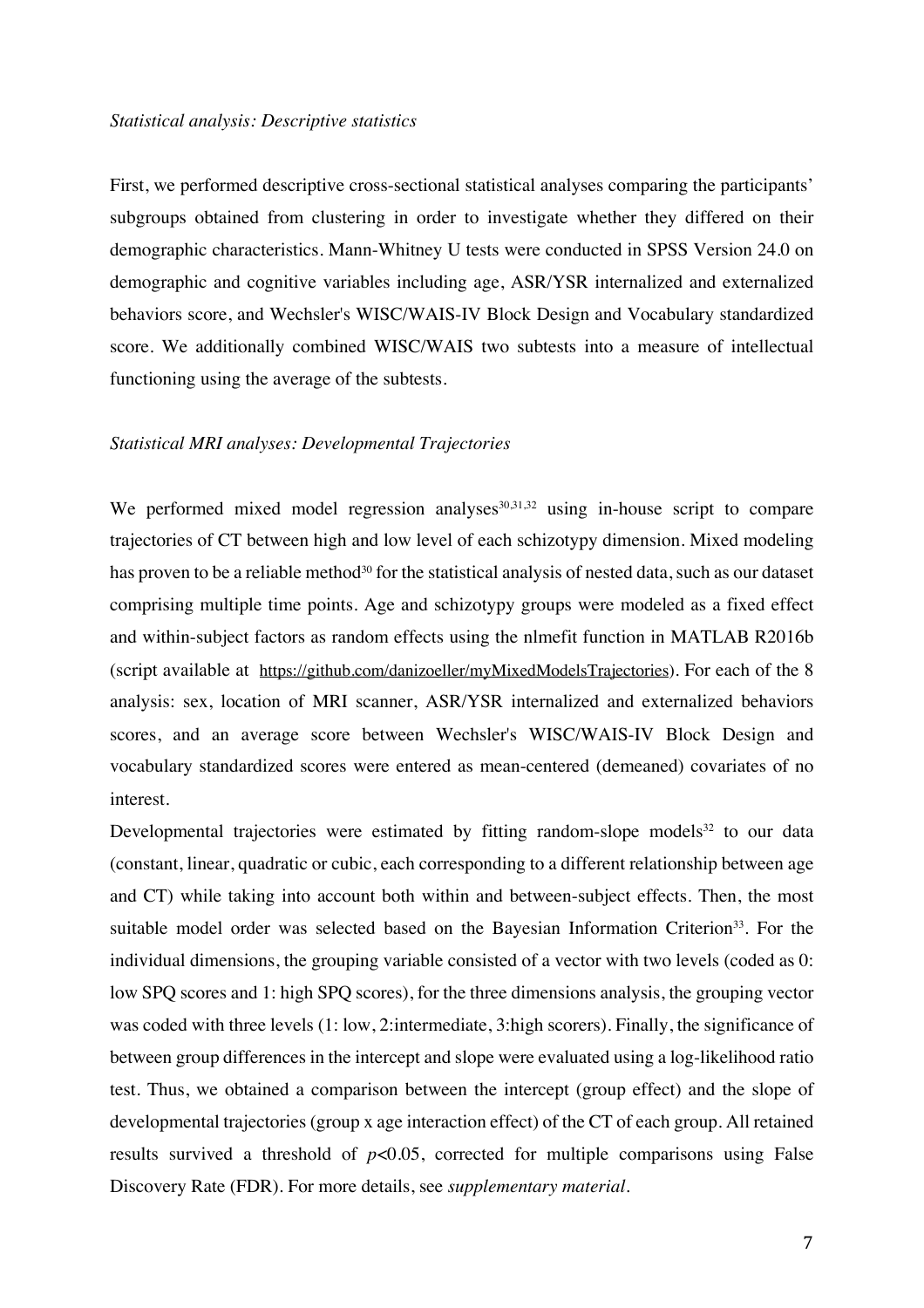# **Results**

#### 1. Descriptive measures

#### *1.1 Dimensional analysis*

Descriptive statistics for the groups based on high and low scorers in each dimension of schizotypy at first time point are presented in Table1. For each analysis, all schizotypy dimensions and internalized behaviors differed significantly between high and low scorers. Whereas age and gender were balanced between groups.

### *1.2 Profile analyses*

Descriptive statistics of the three groups created on SPQ scores on all schizotypy dimensions at first time points and representing schizotypy profiles are presented in Table2.

2. Structural MRI analyses: Developmental Trajectories

#### *2.1 Dimensional analyses*

When applying mixed model regression analyses for positive, negative and disorganized schizotypy separately, we found significant between groups differences in CT developmental trajectories for each dimension. Significant results are presented below; please refer to the *supplementary material* for results including all 66 regions.

#### *Positive schizotypy dimension*

For both groups, CT developmental trajectories of the left posterior cingulate cortex were linearly decreasing and displayed significant differences of slope in relation to positive schizotypal dimension  $(p=0.016, FDR-corrected for multiple comparisons)$ , with HPS exhibiting quicker CT thinning compared to LPS over the entire age-range (*see Figure 2A*).

# *Disorganized schizotypy dimension*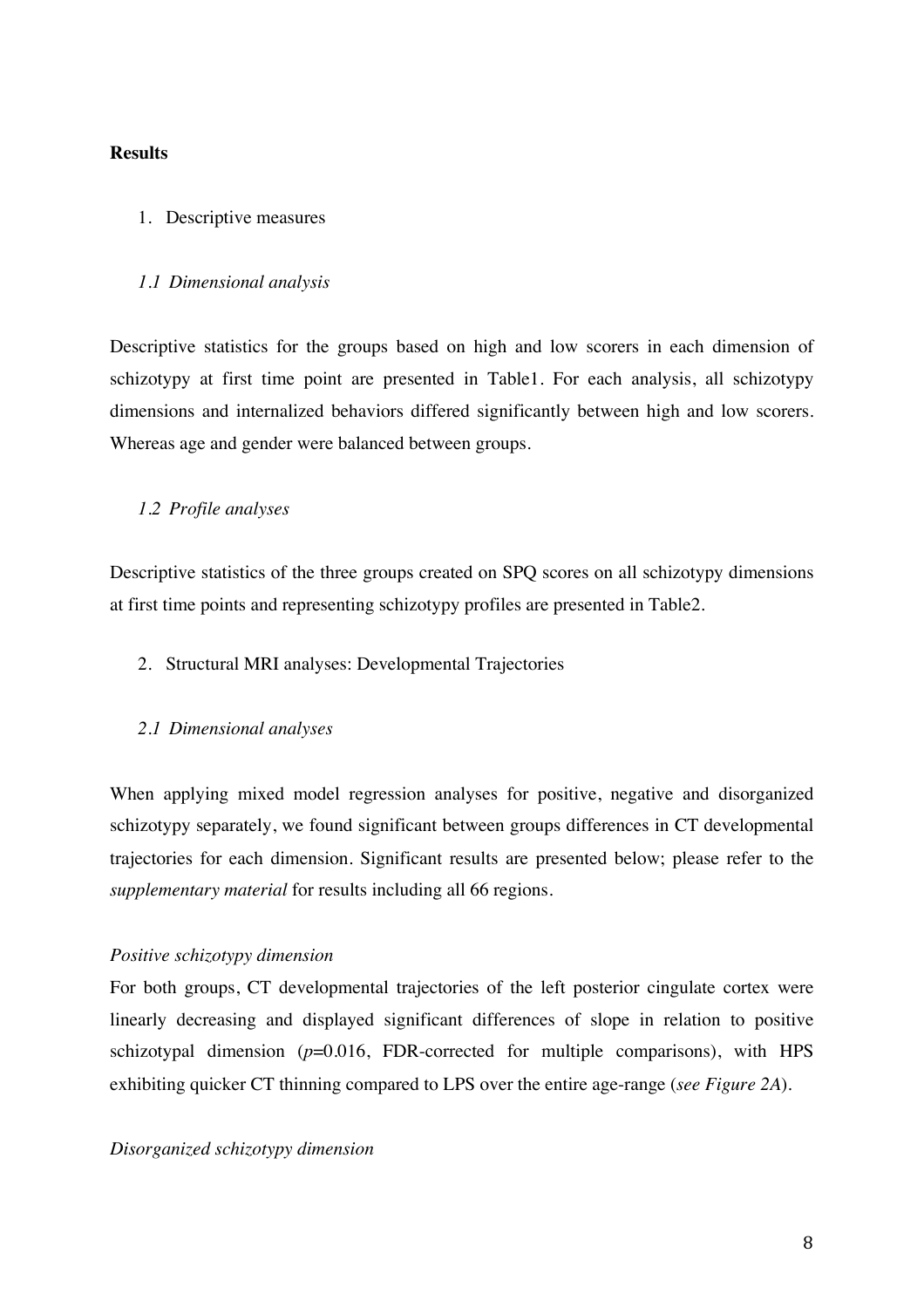Among the 66 cortical regions studied, the caudal anterior cingulate showed a slower linear cortical thinning with age in adolescents with high disorganization scores compared to those with low disorganization scores ( $p=0.009$ , FDR-corrected, *see Figure 2B*).

### *Negative schizotypy dimension*

In the left hemisphere, quadratic trajectories of CT in the pars triangularis, the rostral middle frontal and lateral orbitofrontal cortices showed significantly different slopes of the trajectories between HNS and LNS (respectively: *p*=0.045, *p*=0.004, *p*<0.000, all FDRcorrected). In HNS, CT in these three frontal regions showed a peak of thickness around 17 y.o, while CT of LNS followed a U-shaped-like decrease until its lowest measure around 20 y.o (*see Figure 2E, 2C, 2G*). In all regions, the maturation of CT is delayed in HNS, and followed by an accelerated cortical thinning.

In the right lateral occipital cortex, HNS displayed a peak of CT around 18 y.o, while the CT of LNS was at its highest at an early age and then gradually decreased until early adulthood, indicating a significant difference in quadratic trajectory slopes throughout adolescence (*p*<0.000, FDR-corrected, *see Figure 2D*).

Concerning the right isthmus cingulate region, LNS showed a gradual U-shaped-like thinning of CT, whereas HNS exhibited linear excessive cortical thinning compared to LNS over the entire age-range (*p*=0.011, *see Figure 2F).*

#### *2.2. Combined scores analyses*

When examining the combined scores of the three schizotypy dimensions, HS, IS and LS displayed significant differences in the development of two cortical brain regions. In the Risthmus cingulate cortex, CT trajectories were significantly different across all three subgroups  $(p=0.005, FDR-corrected)$  as well as in the R-lateral occipital cortex  $(p=0.005, FDR-corrected)$ . In both cases, it seems when observing the figure, that CT followed quadratic U-shaped trajectory for the LS profile, an inverted U-shaped trajectory for HS and a linear trajectory for the intermediate group (*see Figure 3*). In the right isthmus cingulate cortex, LS displayed the highest CT in early adolescence, which gradually decreased over the covered age interval. HS exhibited the lowest CT in early adolescence in this region, with gradual thinning until early adulthood. Finally, IS adopted an "intermediate" linear developmental trajectory, positioned in between CT measures of HS and LS. In the right lateral occipital cortex, LS showed decreasing CT from age 12, while CT of HS remained at constant value until 17 y.o where a subsequent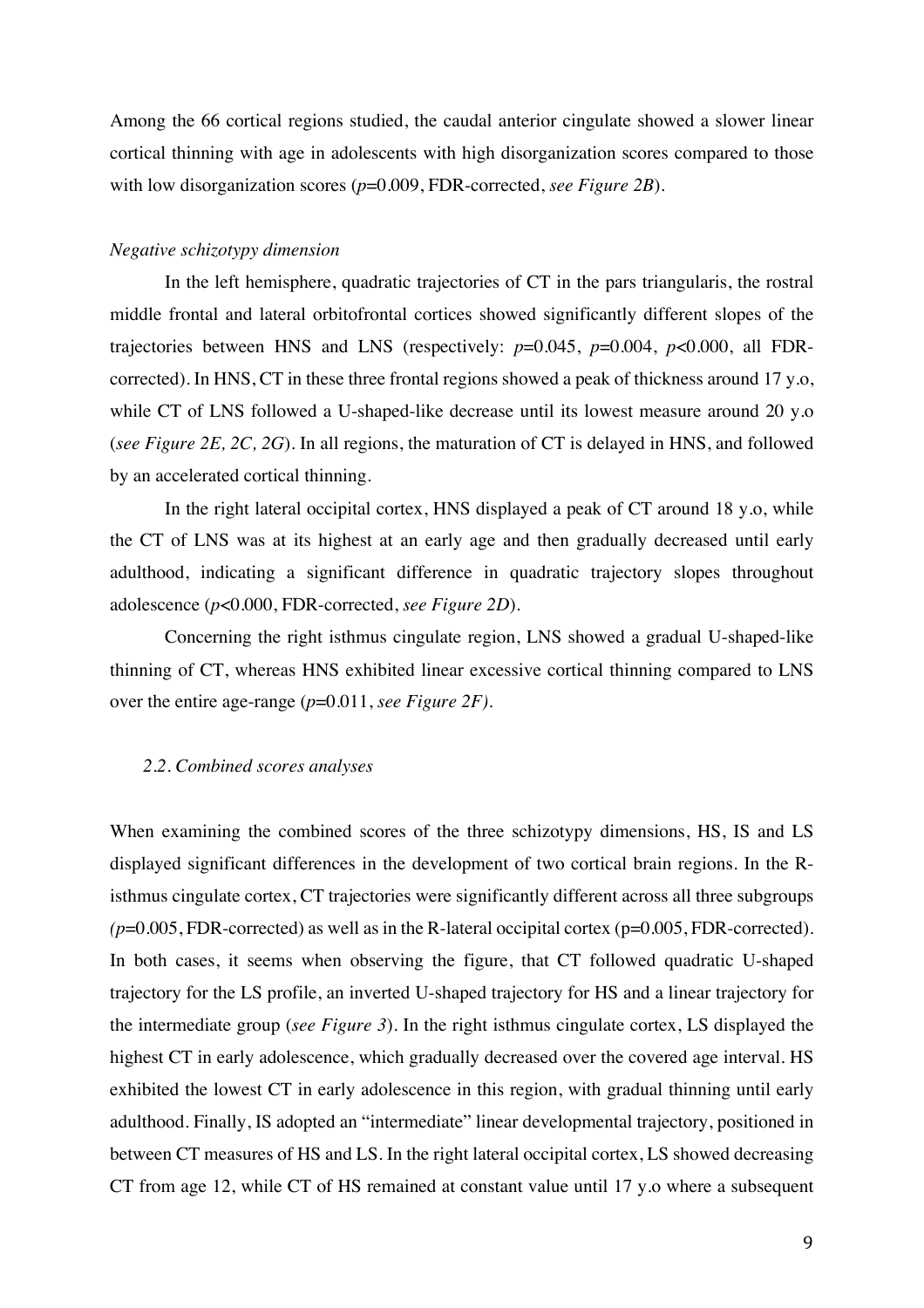slow decrease occurs until adulthood. Interestingly, IS again exhibited an "intermediate" linear CT developmental trajectory, relatively to HS and LS.

#### **Discussion**

This longitudinal study examined cortical thickness (CT) developmental trajectories in relation to the dimensions of schizotypy in a group of non-clinical adolescents. When examining the potential associations of each single dimension of schizotypy individually, we first observed that adolescents reporting a higher level of positive schizotypy showed an accelerated thinning within the left posterior cingulate cortex (PCC) CT. Furthermore, those adolescents reporting a higher level of disorganized schizotypy showed distinct pattern of CT development around the caudal anterior cingulate region when compared to lower disorganized schizotypy expression. In relation to the negative dimension of schizotypy, the development of CT in the prefrontal, occipital and cingulate cortices appeared to differ between adolescents expressing higher and those expressing lower levels of negative schizotypy. In our subsequent analyses, when examining subgroups clustered as high, intermediate, and low on all schizotypy dimensional scores, we observed distinct patterns of CT development involving two of the same regions as when investigating the negative dimension: PCC and lateral occipital cortices. This longitudinal study on schizotypy allows us to disentangle the extent to which structural brain abnormalities form part of a general vulnerability to the disorder or are only present in individuals who subsequently develop schizophrenia, thus characterized as markers associated with clinical risk. In the following discussion, we will assess, on one-hand, results involving the same brain regions as those involved in the neuroimaging studies examining clinical high risk CT trajectories of subjects who convert to psychosis. On the other hand, we will identify brain regions atypical CT developmental curves simply linked to inter-individual variability on the schizotypy trait. We will address this duality by comparing our results with existing longitudinal studies involving CHR converters and individuals at familial high-risk, as well as general population studies on schizotypy.

### [High vs Low Positive dimension]

Adolescents expressing higher levels of *positive* schizotypy displayed a significantly more pronounced thinning of the PCC when compared to lower positive scorers. Similar abnormal thinning over time was found in the cingulate of individuals at familial high risk $34$ , suggesting that atypical CT development in this region may be a common genetic marker of general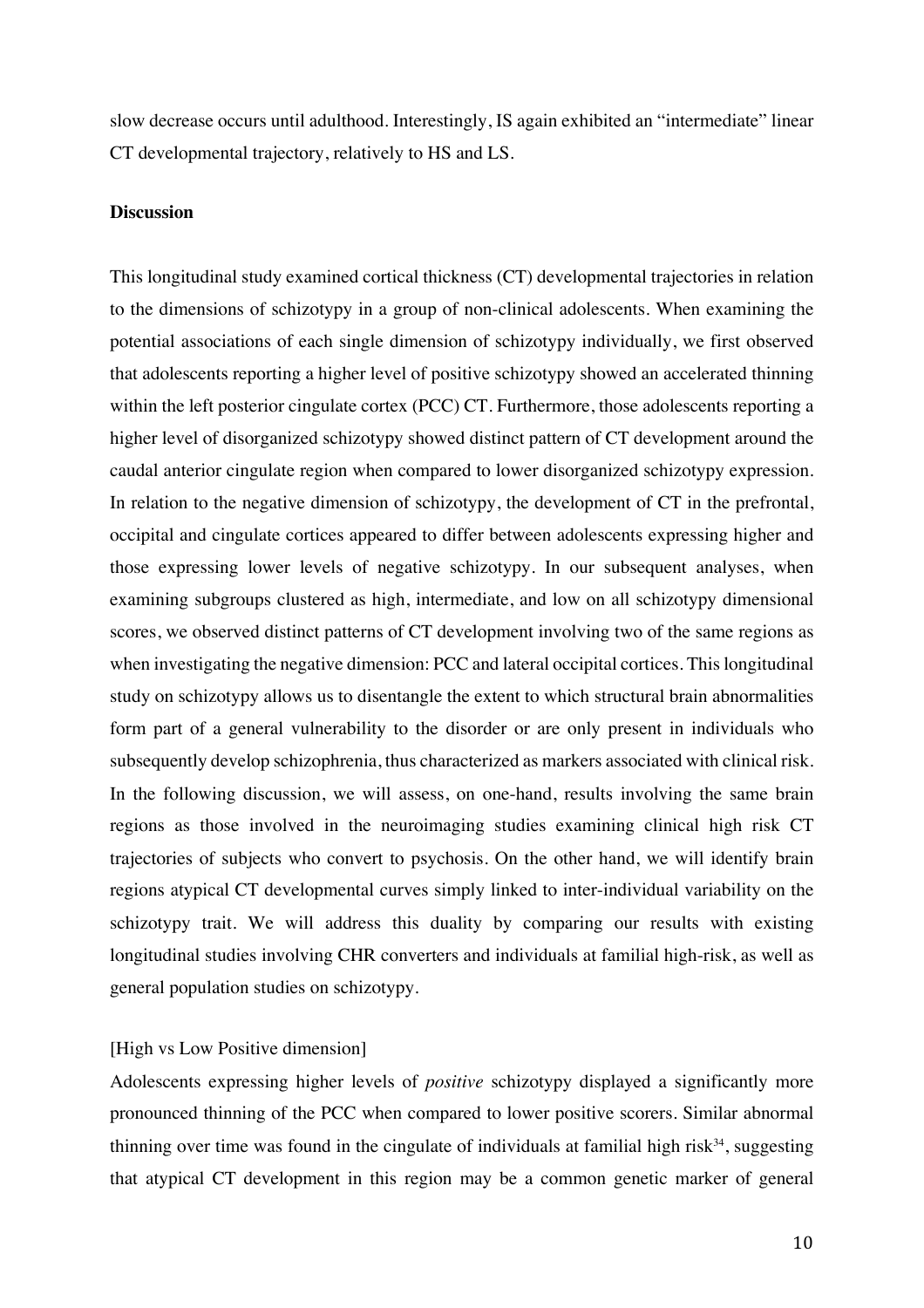vulnerability to psychosis. As some authors have suggested, a related cognitive endophenotype may relate to a failure to distinguish clearly between internal and external events, which in patients with schizophrenia links to reduced PCC volume<sup>35,36</sup>.

### [High vs Low disorganized dimension]

A slower linear cortical thinning trajectory was observed for the adolescents scoring high on disorganization schizotypy, in the right caudal anterior cingulate cortex CT, when compared with lower disorganized schizotypy scorers. Although the slope of the developmental trajectory was steeper in LDS, HDS displayed lower CT values until 18 years of age. In comparison, it has been found that the anterior cingulate cortex is thinner in familial high risk $34$ , as well as in patients with SPD<sup>37</sup>, FEP<sup>38</sup> and schizophrenia<sup>39</sup>. It is thus tempting to interpret that the pattern found in HDS non clinical adolescents represents a form of compensation mechanism protecting them from the significant loss of GM seen in clinical populations, although future studies should examine more closely the mechanisms that would underlie this putative protective mechanism, which leads HDS and LDS to present equivalent CT after 18 years of age.

# [High vs Low Negative dimension]

HNS showed a delay in right *lateral occipital* CT maturation when compared to LNS, with thinning only starting at around 18 y.o. Recent literature concerning the impact of psychotic symptoms on morphology of lateral occipital lobe reports CT reduction in unaffected relatives of schizophrenia patients<sup>34,40</sup>, in first-episode schizophrenia patients<sup>41</sup>, and schizophrenia patients42,43. The trajectory displayed within the *isthmus cingulate* cortex, with an excessive cortical thinning in adolescents expressing higher negative traits. The isthmus representing the posterior part of the cingulate, and as mentioned above, the observed atypical trajectory of CT is retrieved in unaffected familial high risk $34$  and seems to be related to the symptomatology of schizophrenia such as failure in differentiation between internal and external thoughts explained earlier<sup>35</sup>. This may influence the cognitive endophenotype associated with schizotypy, but not necessarily contribute to the emergence of psychotic disorders.

Expressing high *negative* schizotypy was also associated with delayed maturation and later decrease of CT in three *prefrontal* regions (pars triangularis, orbitofrontal and middle frontal cortices). LNS displayed a slightly U-shaped decrease of CT in each prefrontal region, concordant with studies investigating CT development in typical adolescence<sup>44</sup>, while HNS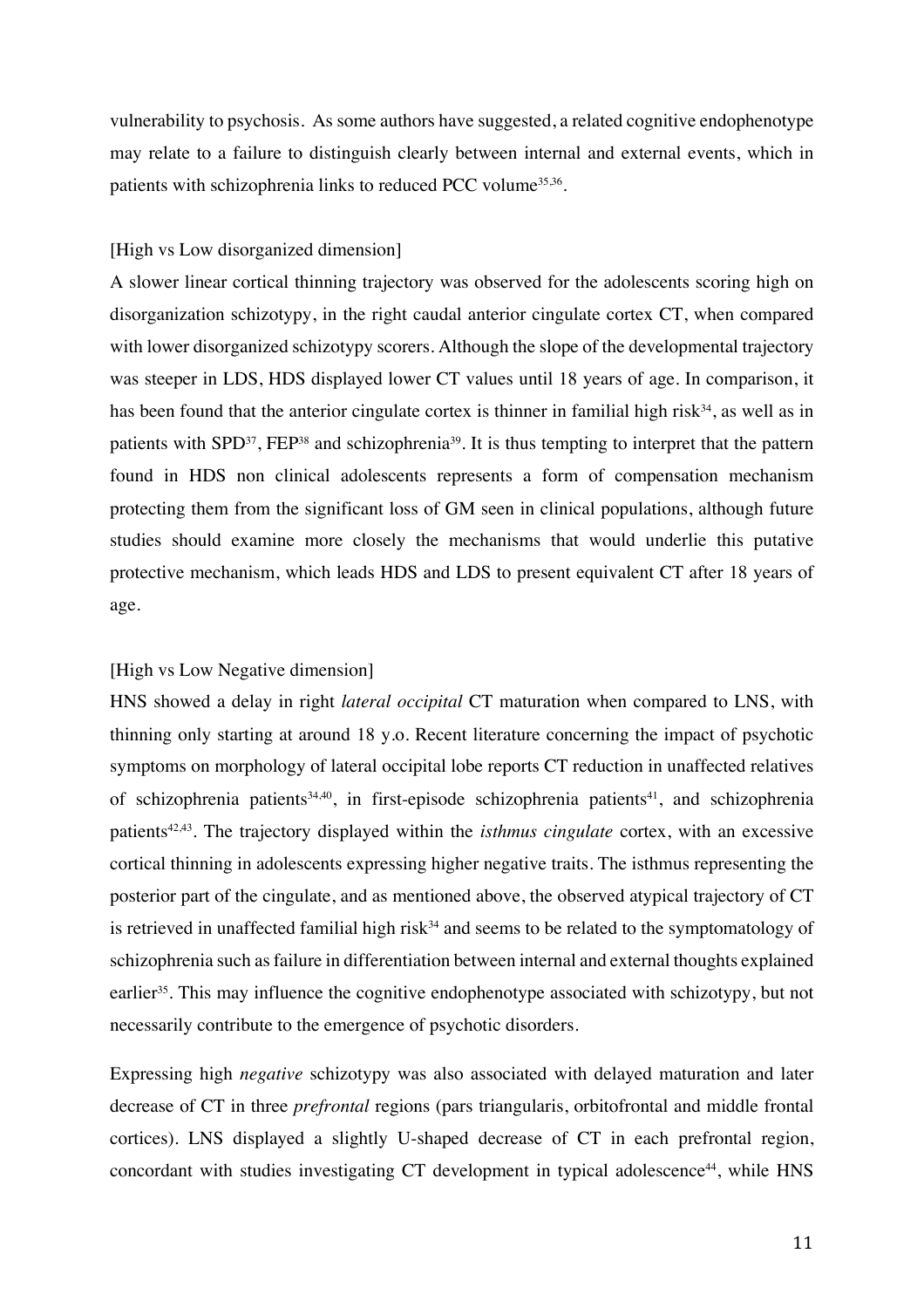exhibited an inverted U-shaped increase trajectory. Cannon and colleagues<sup>10</sup> showed that CHR converters exhibited steeper rate of GM loss in superior and middle frontal and medial orbitofrontal regions when compared to non-converters and HC. Our results further relate to findings of Yoohnho and colleagues, who showed that CHR converters at follow up exhibited smaller surface area in lateral and medial prefrontal regions $11$ . In conjunction with clinical evidence suggesting that negative schizotypy (mostly anhedonia) rather than positive schizotypy might be more predictive of conversion to CHR states<sup>3</sup>, these prefrontal alterations may speak directly to emerging risk states and conversion to clinical forms of psychosis.

### [Schizotypy profiles]

Consistently with some studies using the SPQ total score, our analysis with this sum score yielded differential CT development of the right *isthmus cingulate* cortex and right *lateral occipital* cortex in HS, IS and LS. In HS, maturation of CT in these regions appeared delayed, and followed by significantly more pronounced thinning. Interestingly, IS display intermediate CT developmental trajectories in these two regions, in between that of HS and LS. We could hypothesize that this last result illustrates the continuum of psychosis theory<sup>45</sup>, with significant focal relationships between cerebral maturation and degree of expression of schizotypy. Several studies have reported reduced CT in schizophrenia, with intermediate measures of CT in frontal and cingulate cortex in relatives<sup>46</sup> or in SPD patients<sup>47</sup>, compared to healthy controls. In addition, in a study comparing psychotic patients, non-clinical auditory hallucinations and healthy controls, it was shown that CT in temporal lobe is intermediate in the non-clinical hallucinating group, lowest in patients and highest in controls<sup>48.</sup> Thus, in the present sample of adolescents, we could argue that a similar process is already active at the non-clinical stage in two key regions known to be involved in internally directed thoughts and visual processing. Similarly, individuals expressing higher schizotypal personality traits present the most atypical CT trajectory when compared to low schizotypy profiles. Moreover, although the association of schizophrenia's visual hallucinations and the occipital lobe is known, whether the whole occipital lobe is involved or just some parts or whether it is damaged before other regions remains open to investigation (see review) $37$ . Here, we can only infer on the differential trajectory in the three schizotypy profiles and hypothesize that CT in these regions follows a similarly gradual atypical CT development which could relate to specificities in information processing, but this remains to be thoroughly researched. Strikingly, the two regions identified in the present profile analysis correspond to two of the regions showing atypical developmental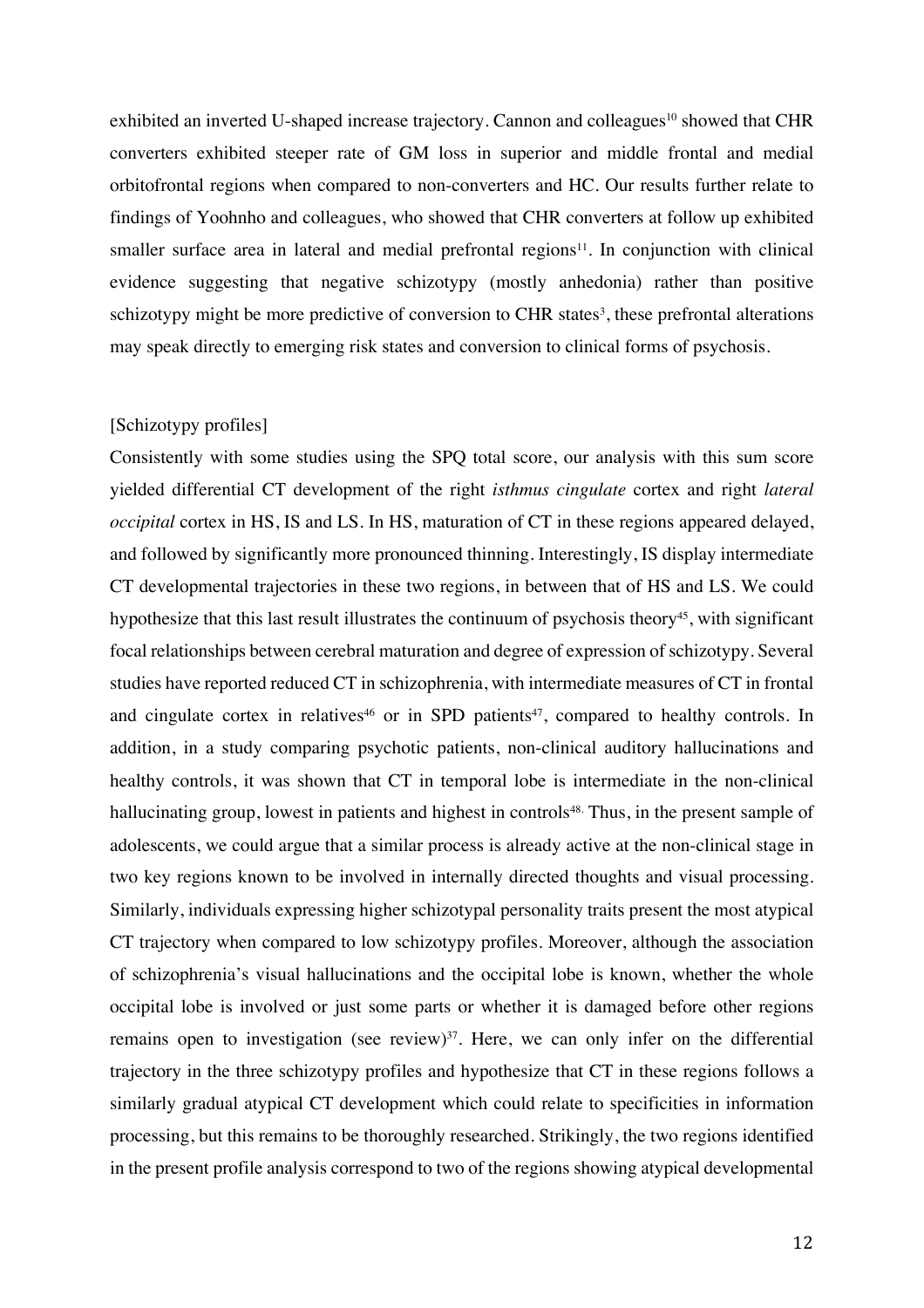trajectories in adolescents expressing higher negative schizotypy. This last observation seems to corroborate the hypothesized psychosis-predictive role conveyed by the negative dimension in those regions.

### [Limitations]

There are a number of limitations to this study that should be taken into account. We investigated developmental trajectories only during the second decade of life and throughout adolescence; therefore, similar attention could be given to major changes appearing during childhood. Secondly, the main analyses were conducted with FreeSurfer, parcellating the brain using an atlas from the software, which is consistent with most of previous literature and allows the use of indices of fit for model selection. However, for larger parcellated structures, it is important to bear in mind that developmental patterns might be different within regions. Another limitation is the use of a self-rated instrument; future studies should include an observer rater (interviews). While longitudinal schizotypal traits studied in the general population is still a burgeoning field, further research using larger cohorts is required. Importantly, cohorts of adolescent siblings of patients with schizophrenia would help evaluate the strength and value of the results found in our general population sample We contend that enhanced longitudinal characterization (with more time points or following the converters to psychosis) will provide fruitful grounds for uncovering the developmental processes preceding high-risk states that signal pathogenic markers, and may eventually inform prevention strategies.

#### [Conclusion]

This longitudinal study allowed us to draw new hypothesis concerning the common cerebral endophenotypes between adolescent schizotypy and CHR, siblings, and well as clinical samples. However, given the lack of direct comparison between these populations, future research is required to validate the potential risk-predictive value of negative schizotypy in clinical population and to understand the mechanisms driving the differences as well as their functional and behavioral implications.

#### **Funding**

This work was supported by research grants to M.D. from the Swiss National Science Foundation (100019\_159440) and to M.D. and S.E. from the Gertrude Von Meissner Foundation (ME 7871).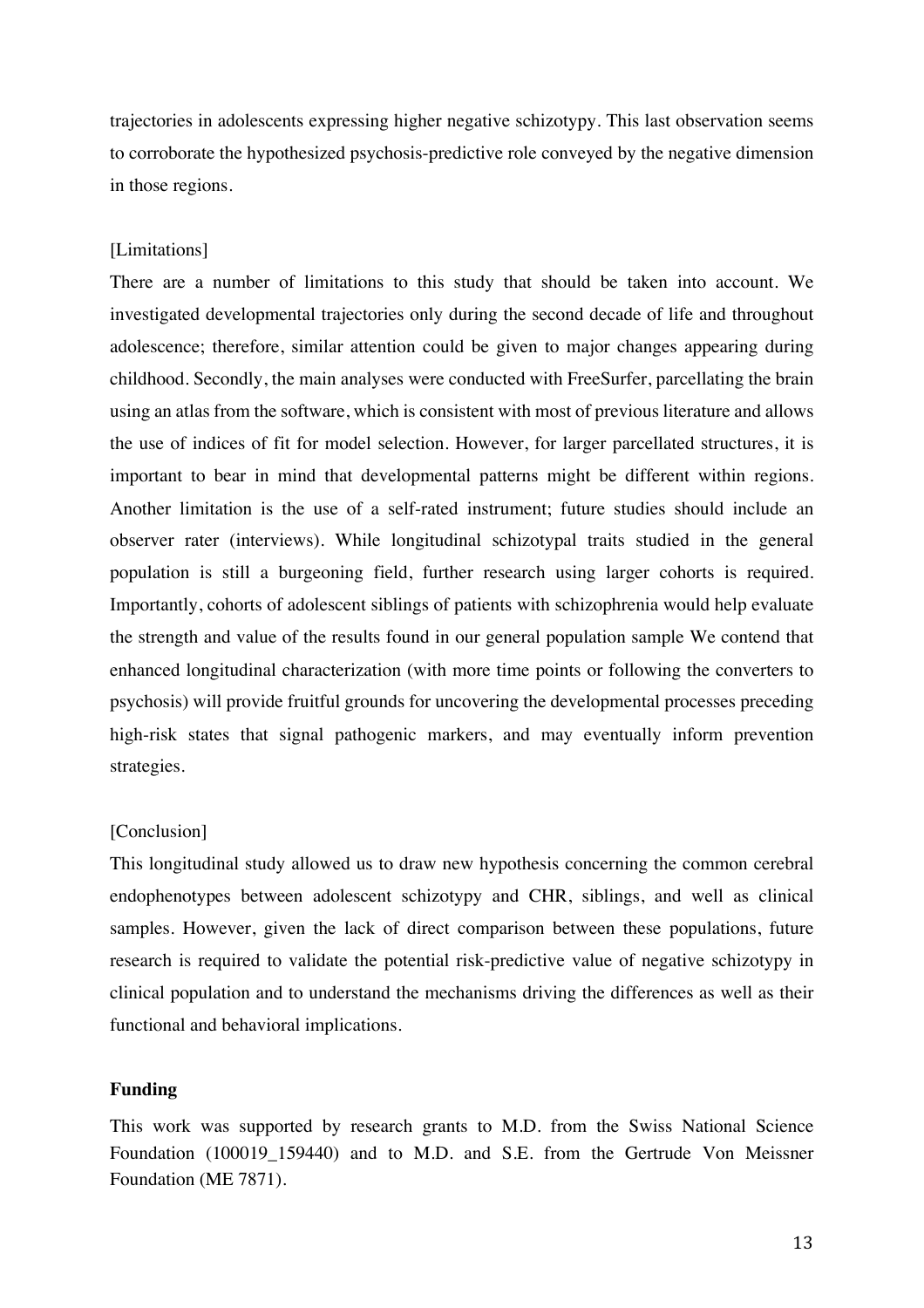# **Acknowledgments**

We wish to thank all the participants who kindly volunteered for this study as well as Elodie Toffel, Deborah Badoud and Larisa Morosan for their help in data collection. The authors have declared that there are no conflicts of interest in relation to the subject of this study.

# **References**

1. Fonseca-Pedrero E, Fumero A, Paino M, et al. Schizotypal personality questionnaire: new sources of validity evidence in college students. *Psychiatry Res*. 2014;219(1):214-220. doi:10.1016/j.psychres.2014.04.054

2. Debbane M, Eliez S, Badoud D, Conus P, Fluckiger R, Schultze-Lutter F. Developing Psychosis and Its Risk States Through the Lens of Schizotypy. *Schizophr Bull*. 2015;41(suppl 2):S396-S407. doi:10.1093/schbul/sbu176

3. Flückiger R DM Ruhrmann S. Psychosis-predictive value of self-reported schizotypy in a clinical high-risk sample. *J Abnorm Psychol*. 7(923-932). doi:doi:10.1037/abn0000192

4. Barkus E, Stirling J, Hopkins R, Lewis S. The Presence of Neurological Soft Signs Along the Psychosis Proneness Continuum. *Schizophr Bull*. 2005;32(3):573-577. doi:10.1093/schbul/sbj037

5. Morrison AP, French P, Lewis SW, et al. Psychological factors in people at ultra-high risk of psychosis: comparisons with non-patients and associations with symptoms. *Psychol Med*. 2006;36(10):1395-1404. doi:10.1017/S0033291706007768

6. Tamnes CK, Herting MM, Goddings A-L, et al. Development of the Cerebral Cortex across Adolescence: A Multisample Study of Inter-Related Longitudinal Changes in Cortical Volume, Surface Area, and Thickness. *J Neurosci*. 2017;37(12):3402-3412. doi:10.1523/JNEUROSCI.3302-16.2017

7. Thompson PM, Vidal C, Giedd JN, et al. Mapping adolescent brain change reveals dynamic wave of accelerated gray matter loss in very early-onset schizophrenia. *Proc Natl Acad Sci*. 2001;98(20):11650-11655. doi:10.1073/pnas.201243998

8. Ziermans TB, Schothorst PF, Schnack HG. Progressive Structural Brain Changes During Development of Psychosis. *Schizophr Bull*. 3(519-530). doi:doi:10.1093/schbul/sbq113

9. Schneider M, Armando M, Pontillo M, et al. Ultra high risk status and transition to psychosis in 22q11.2 deletion syndrome. *World Psychiatry*. 2016;15(3):259-265. doi:10.1002/wps.20347

10. Cannon TD, Chung Y, He G, et al. Progressive Reduction in Cortical Thickness as Psychosis Develops: A Multisite Longitudinal Neuroimaging Study of Youth at Elevated Clinical Risk. *Biol Psychiatry*. 2015;77(2):147-157. doi:10.1016/j.biopsych.2014.05.023 11. Chung Y, Allswede D, Addington J, et al. Cortical abnormalities in youth at clinical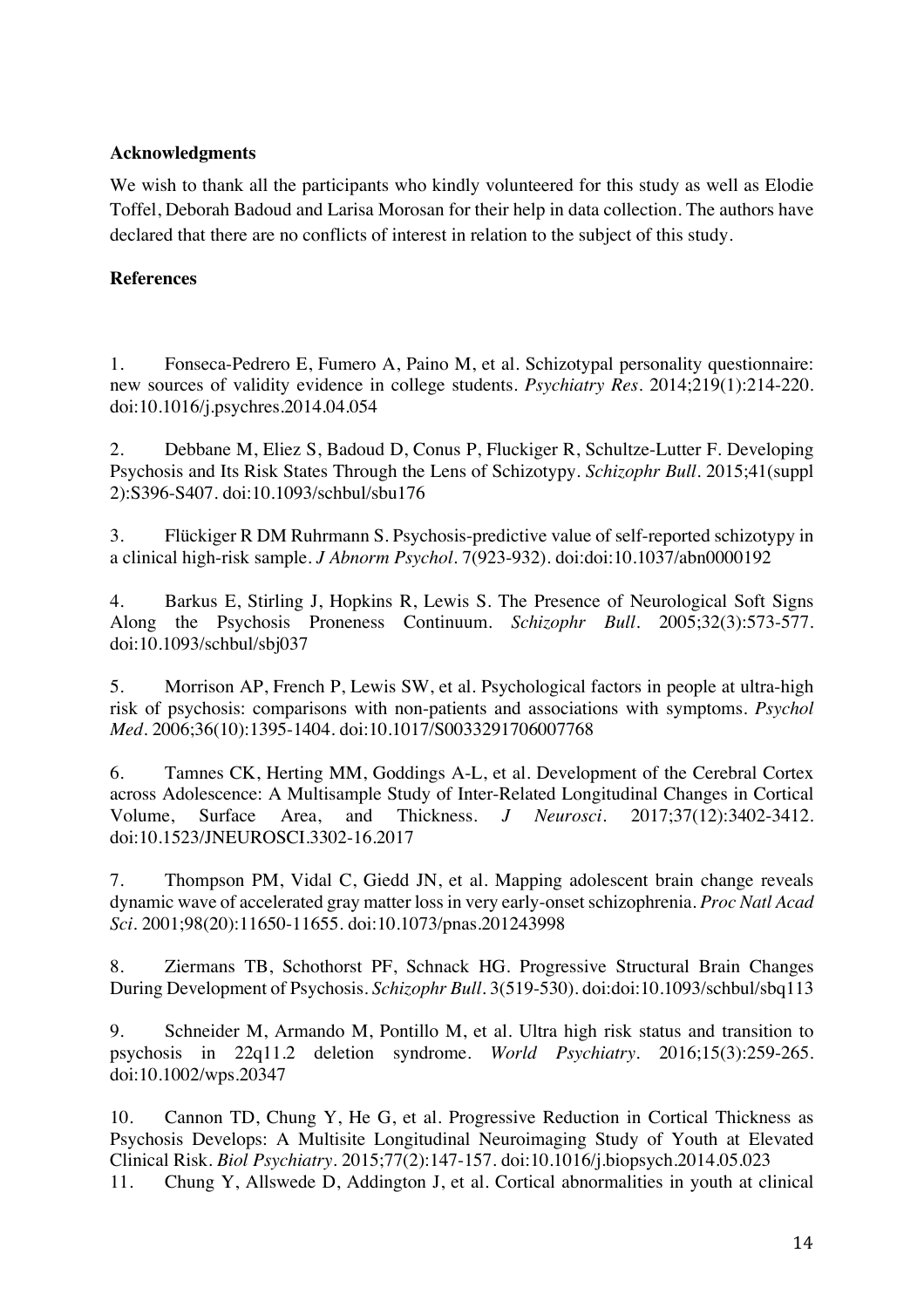high-risk for psychosis: Findings from the NAPLS2 cohort. *NeuroImage Clin*. 2019;23:101862. doi:10.1016/j.nicl.2019.101862

12. Mechelli A, Riecher-Rössler A, Meisenzahl EM, et al. Neuroanatomical Abnormalities That Predate the Onset of Psychosis: A Multicenter Study. *Arch Gen Psychiatry*. 2011;68(5):489. doi:10.1001/archgenpsychiatry.2011.42

13. Crespo-Facorro B, Roiz-Santiáñez R, Pérez-Iglesias R. Global and regional cortical thinning in first-episode psychosis patients: relationships with clinical and cognitive features. *Psychol Med*. 7(1449-1460). doi:doi:10.1017/S003329171000200X

14. Asmal L, du PS, Vink M, Chiliza B, Kilian S, Emsley R. Symptom attribution and frontal cortical thickness in first-episode schizophrenia. *Early Interv Psychiatry*. 0(0). doi:doi:10.1111/eip.12358

15. Dickey CC, McCarley RW, Shenton ME. The Brain in Schizotypal Personality Disorder: A Review of Structural MRI and CT Findings. *Harv Rev Psychiatry*. 2002. doi:doi:10.1080/10673220216201

16. Janssen J, Reig S, Alemán Y. Gyral and Sulcal Cortical Thinning in Adolescents with First Episode Early-Onset Psychosis. *Biol Psychiatry*. 11(1047-1054). doi:doi:10.1016/j.biopsych.2009.07.021

17. Ettinger U, Meyhöfer I, Steffens M, Wagner M, Koutsouleris N. Genetics, Cognition, and Neurobiology of Schizotypal Personality: A Review of the Overlap with Schizophrenia. *Front Psychiatry*. 2014;5. doi:10.3389/fpsyt.2014.00018

18. Chua SE. McKenna PJ. Schizophrenia – a Brain Disease? a Critical Review of Structural and Functional Cerebral Abnormality in the Disorder. *Br J Psychiatry*. 5(563-582). doi:doi:10.1192/bjp.166.5.563

19. DeRosse P, Nitzburg GC, Ikuta T, Peters BD, Malhotra AK. Szeszko PR. Evidence From Structural and Diffusion Tensor Imaging for Frontotemporal Deficits in Psychometric Schizotypy. *Schizophr Bull*. 1(104-114). doi:doi:10.1093/schbul/sbu150

20. Wiebels K, Waldie KE, Roberts RP, Park HRP. Identifying grey matter changes in schizotypy using partial least squares correlation. *Cortex*. 2016;81:137-150. doi:10.1016/j.cortex.2016.04.011

21. Evans DW, Michael AM, Ularević M, Lusk LG, Buirkle JM, Moore GJ. Neural substrates of a schizotypal spectrum in typically-developing children: Further evidence of a normal-pathological continuum. *Behav Brain Res*. 2016;315:141-146. doi:10.1016/j.bbr.2016.08.034

22. Moorhead TWJ, Stanfield A, Spencer M. Progressive temporal lobe grey matter loss in adolescents with schizotypal traits and mild intellectual impairment. *Psychiatry Res Neuroimaging*. 2(105-109). doi:doi:10.1016/j.pscychresns.2009.04.003

23. Zou L LW Geng F. The neural basis of olfactory function and its relationship with anhedonia in individuals with schizotypy: An exploratory study. *Psychiatry Res Neuroimaging*.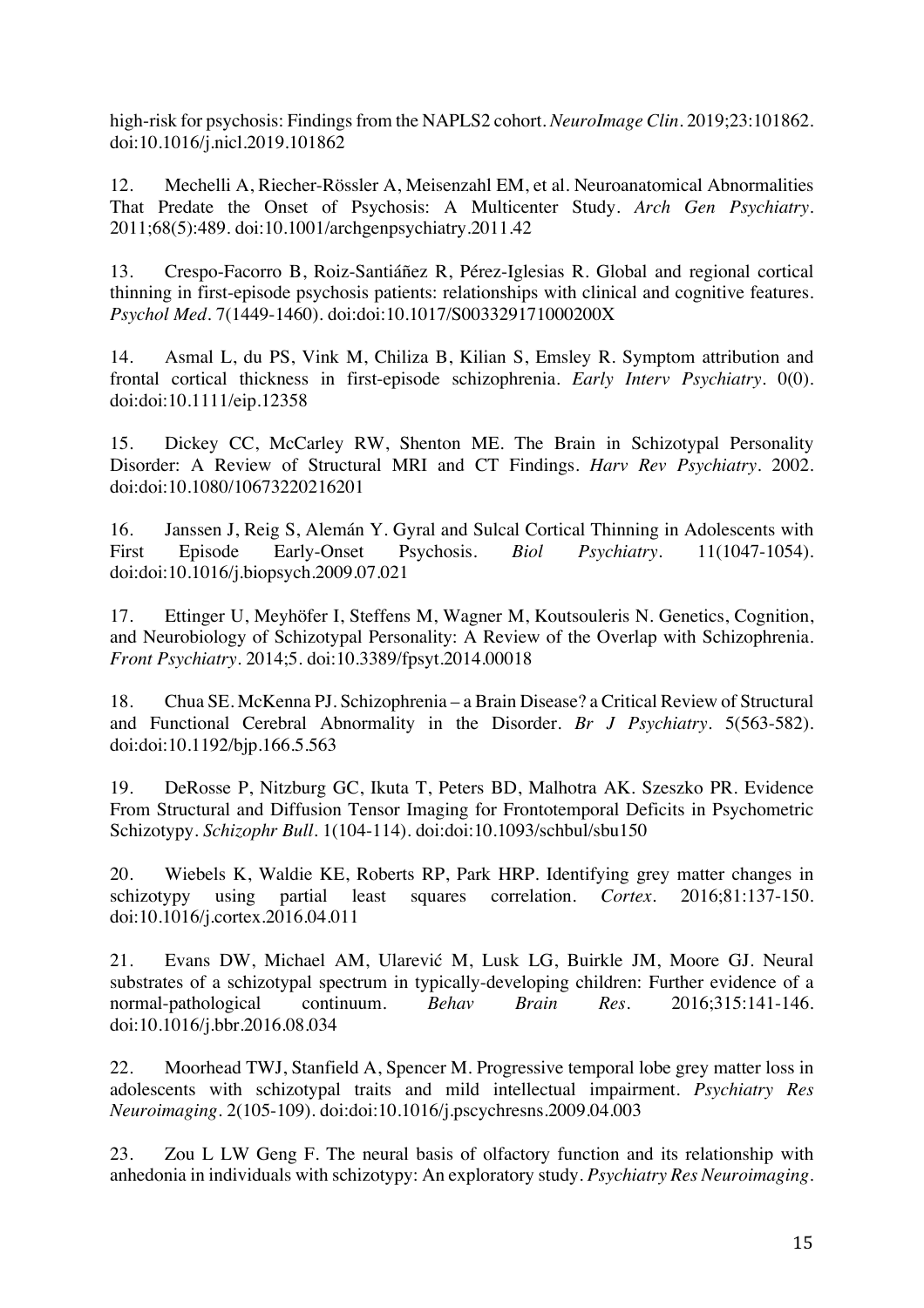2(202-207). doi:doi:10.1016/j.pscychresns.2015.09.011

24. Modinos G, Mechelli A, Ormel J, Groenewold NA, Aleman A, McGuire PK. Schizotypy and brain structure: a voxel-based morphometry study. *Psychol Med*. 9(1423-1431). doi:doi:10.1017/S0033291709991875

25. Nenadic I, Lorenz. Brain structural correlates of schizotypy and psychosis proneness in a non-clinical healthy volunteer sample. *Schizophr Res*. 1(37-43). doi:doi:10.1016/j.schres.2015.06.017

26. Wang Y YD -z Yan C. Neurobiological Changes of Schizotypy: Evidence From Both Volume-Based Morphometric Analysis and Resting-State Functional Connectivity. *Schizophr Bull*. 2015(41):2–444. doi:doi:10.1093/schbul/sbu178

27. Reuter M, Fischl B. Avoiding asymmetry-induced bias in longitudinal image processing. *NeuroImage*. 2011;57(1):19-21. doi:10.1016/j.neuroimage.2011.02.076

28. Reuter M, Schmansky NJ, Rosas HD, Fischl B. Within-subject template estimation for unbiased longitudinal image analysis. *NeuroImage*. 2012;61(4):1402-1418. doi:10.1016/j.neuroimage.2012.02.084

29. Reuter M, Rosas HD, Fischl B. Highly accurate inverse consistent registration: A robust approach. *NeuroImage*. 2010;53(4):1181-1196. doi:10.1016/j.neuroimage.2010.07.020

30. Dedrick RF, Ferron JM, Hess MR. Multilevel Modeling: A Review of Methodological Issues and Applications. *Rev Educ Res*. 1(69-102). doi:doi:10.3102/0034654308325581

31. Mutlu AK, Schneider M, Debbané M, Badoud D, Eliez S, Schaer M. *Sex Differences in Thickness, and Folding Developments throughout the Cortex*. doi:10.1016/j.neuroimage.2013.05.076

32. Mancini V, Sandini C, Padula MC, et al. Positive psychotic symptoms are associated with divergent developmental trajectories of hippocampal volume during late adolescence in patients with 22q11DS. *Mol Psychiatry*. June 2019. doi:10.1038/s41380-019-0443-z

33. Peng H, Lu Y. Model selection in linear mixed effect models. *J Multivar Anal*. 109:109– 129. doi:doi:10.1016/j.jmva.2012.02.005

34. Bois C, Ronan L, Levita L, et al. Cortical Surface Area Differentiates Familial High Risk Individuals Who Go on to Develop Schizophrenia. *Biol Psychiatry*. 2015;78(6):413-420. doi:10.1016/j.biopsych.2014.12.030

35. Sowell ER, Levitt J, Thompson PM. Brain abnormalities in early-onset schizophrenia spectrum disorder observed with statistical parametric mapping of structural magnetic resonance images. *Am J Psychiatry*. 9(1475-1484). doi:doi:10.1176/appi.ajp.157.9.1475

36. Hulshoff Pol HE, Schnack HG, Mandl RC, et al. Focal gray matter density changes in schizophrenia. *Arch Gen Psychiatry*. 12(1118-1125).

37. Hazlett EA, Buchsbaum MS, Haznedar MM. In: *Cortical Gray and White Matter*